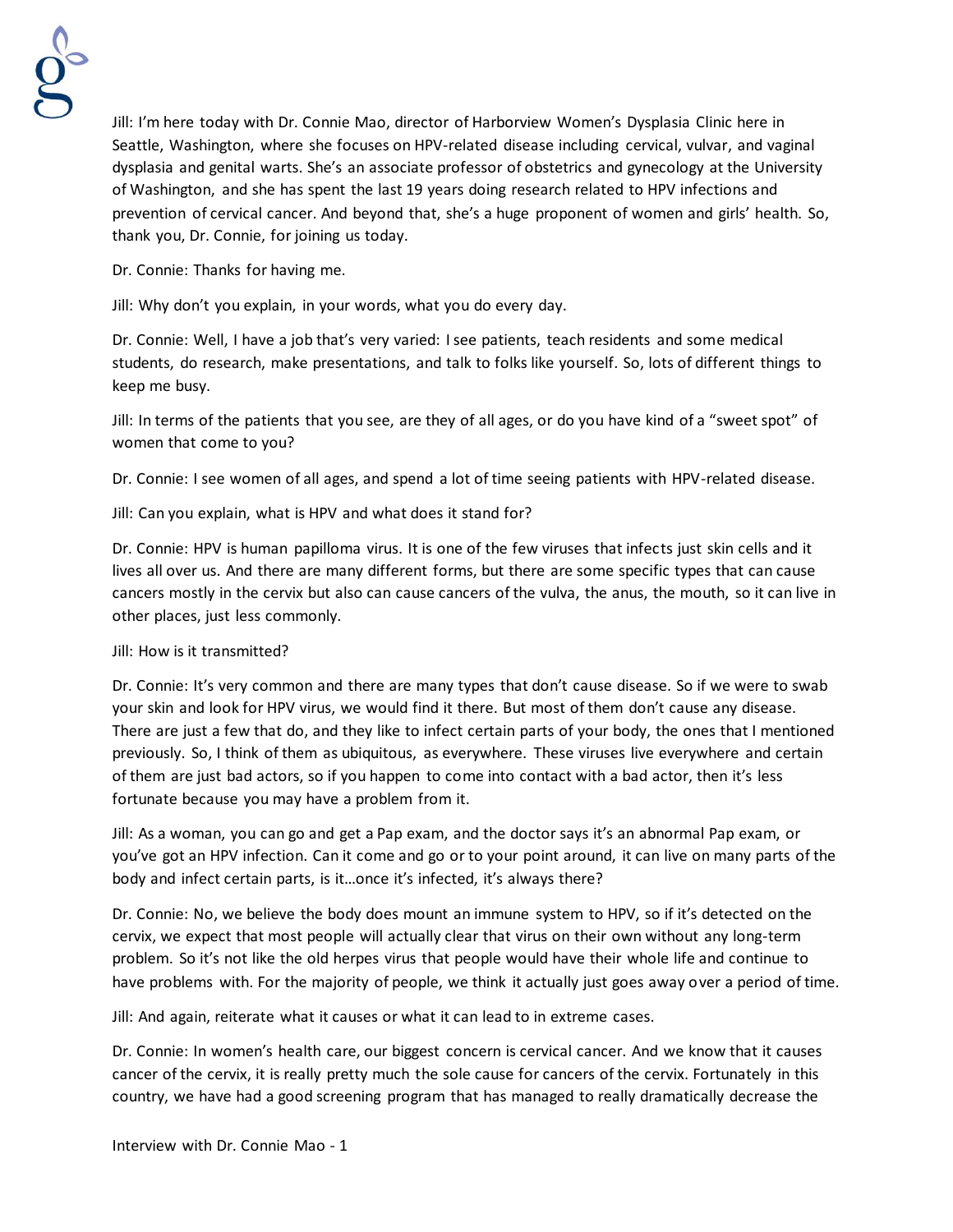

risk of cancer, but if you lived in Africa where there are no programs, lots of young women can develop this disease and die. It's typically a disease that happens late-30s, so very young women with young children dying of this every day.

Jill: What drew you to study HPV and its impacts on the human body, both men and women.

Dr. Connie: Well, like with many things in life, it was sort of an opportunity that came up where there was a large study, one of the first ones of its kind—looking at abnormal Paps and how we manage them—kind of around the country. There was a need at the University to have somebody who was interested in working on this as a gynecologist, so I kind of jumped at that chance. And have been working on this award-winning HPV research group for 19 years now. It been just a wonderful ride for me.

Jill: Wow. And so, walk us through that: at the beginning you said that there was a hunger for knowing more about what happens in abnormal Paps, and over those 19 years, where have you come? What have been the milestones in progressing this?

Dr. Connie: Yeah, very big deal! When I started my training in the late 80s, we really didn't know what caused cervical cancer. We thought it might have been related to some sexually transmitted disease and people debated about what virus it was, and it wasn't until the advent of PCR testing for viruses that we could really determine that HPV was always there, we found it in all the cancers, and so within that period of time, not only did we identify the cause of cervical cancer, but we were able to develop a vaccine for it. So we've come a huge distance in 20 years.

Jill: In that discovery, how do you decide when a vaccine is in order?

Dr. Connie: Well, one of the problems with HPV is we know that it's very very common and it's not something that you can prevent easily, and so many many people have it, so this is the type of situation where many people have it, we don't have a specific treatment against the virus, so vaccination is the best ticket because it's kind of a random attack rate. You don't know if you're going to get it or not, and the vaccine will help protect you for sure.

Jill: Vaccines of all kinds have proponents and nay-sayers. Are there concerns people should have around the vaccine?

Dr. Connie: Well, there's probably two reasons that people have problems with the HPV vaccine. At first it has to do with the idea that maybe we're giving kids permission to be more sexually promiscuous earlier if we give them a vaccine. That really hasn't shown to be true; most people know that you can get a lot worse things than HPV from having sex. So one thing is that sort of conservative press saying "don't get the vaccine." And the second, of course, is any concerns about vaccines in general. This is a particularly safe vaccine because it's an empty protein capsid of the virus. And the different types that are in it, there is no active virus in it, no infection that you could get from it, so really the problems that we see primarily are sore arms and potential rare allergies to the vaccine. But it is a vaccine that is considered quite safe for everybody.

Jill: And sore arms simply because the needle goes in the arm? Yeah, that's the nature of any…. Is there a prime age at which the vaccine is useful for, or… You know, I never had it, and I'm a middle-aged woman—does it make sense for me to be thinking about it now or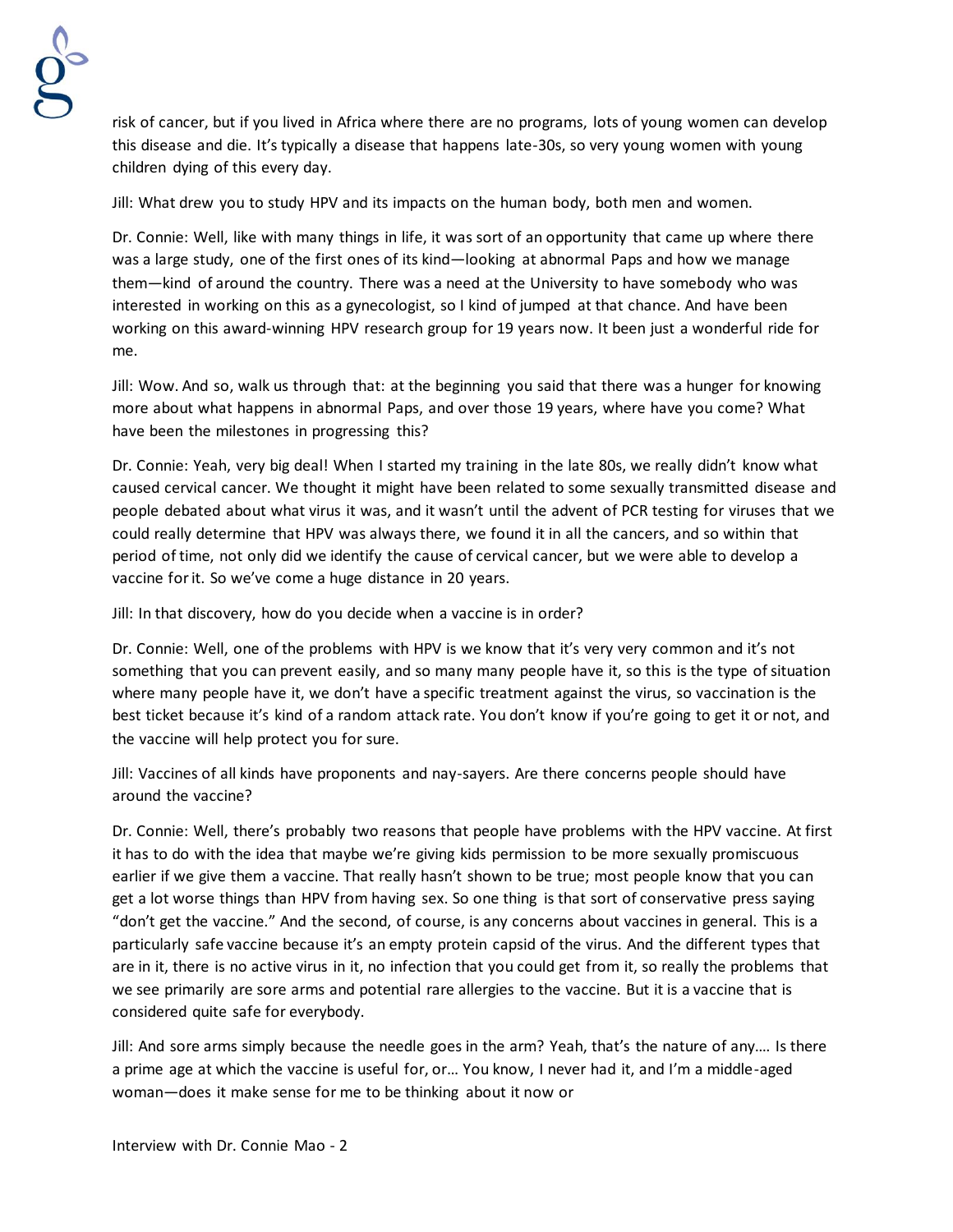

Dr. Connie: Good question. The prime target for this vaccine is ages 9-12. All boys and girls should be getting the vaccine, and the idea is that they should get the vaccine before they become sexually active. We also have a catch-up group, people who are 12-26 who are interested in getting the vaccine. It's still a useful tool. After age 26 it can also potentially be useful, there's nothing magical that happens at age 26 except that insurance companies stop paying for it. And there is less benefit because people have likely been exposed already. And so we don't see as much benefit from the vaccine. So it's really our young people that are going to benefit the most from the vaccine at this point.

Jill: Obviously you're a proponent, since you're one of the minds behind it; are you also in the practice of evangelizing it to clinics or parent groups or what does that look like in terms of making it more of a social norm?

Dr. Connie: Yeah, I've done it; I've done a variety of things—going down to King County Library and giving a talk, and next week I'm giving a grand rounds at Children's Hospital to the pediatricians to convince them because there's some reluctance even amongst the pediatricians to really encourage families to do this. One of the problems is that it's a later vaccine, meaning it happens in the middle years when the kids are 9 to 12. They're not super happy to come to the doctor, they don't have a lot of reasons to come to the doctor, so bringing them in for three vaccines is often challenging in its own right. But yeah, just speaking to the pediatricians, hoping that they will increase the number of vaccines given out because without that we will never reach the point where we can get the herd immunity and really help protect the whole population.

Jill: I heard you say "boys and girls" ages 9 to 12. You tend to think of HPV related to cervical cancer and it being a girl problem. How do boys fit in that?

Dr. Connie: So, for boys, they don't get cervical cancer, obviously, but they do get anal cancers and oral cancers, and they are also the reason why the virus spreads from women to men, so for both of those reasons, it's important to vaccinate the boys.

Jill: I've never had an HPV screening, I've never been screened for HPV, I've only gone for a Pap exam. And I think that's probably what a lot of women do. Can you explain what an HPV screening entails and how is it different than a Pap exam?

Dr. Connie: So, Pap smears have been incredibly successful in our country, and one of the reasons they've been very successful is we do them often. We've done them yearly in the past, then every other year, every third year now, but we know that they're not very good tests. And what I mean by that is it really only picks up about 50% of the people who have disease when we do a single Pap smear. So there are a lot of problems with the test. But the reason it works so well is because we keep doing it over and over and over again, so eventually we find the problem.

What we've discovered about the HPV test is that by checking for the DNA, we can identify the people who are most at risk, and then do additional testing for those people. So it's a better test; in fact, having a negative HPV test is better than having 3 Pap smears in a row that were negative. That's how good the test is. So right now, we're offering it to women 30 and over, kind of a standard basis in this country. Sometimes we use it to follow up women who already are at high risk and have had problems already. So, if you're a young woman, we don't do the test routinely, we do it as follow up to abnormal tests and/or at the age of 30 we start to do it routinely with our Pap smears to increase the pick up that we're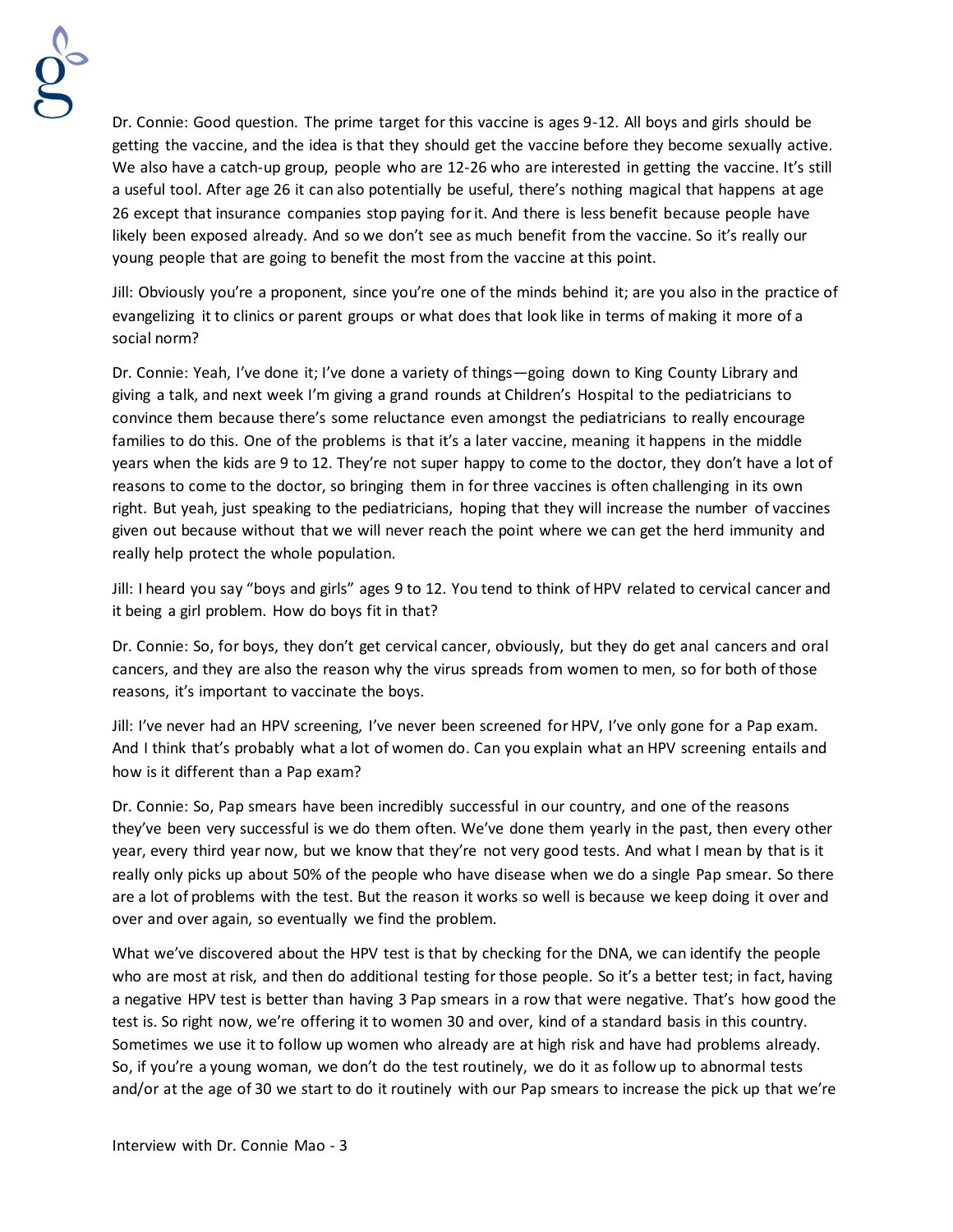

going to have a problem. And that also allows us to space out the screening so that if you get a Pap smear and an HPV test and they're both fine, we can go as long as five years now without doing another screening. So it's really helpful in a sense that it's a much more accurate test.

Jill: And what's involved in the screening? Because I just said, "I haven't had one," and maybe I did and I don't even know!

Dr. Connie: Right now it's collected in the same manner as you have your Pap. It can actually be run on the same sample, so there's nothing additional to do. In the future we will likely see the availability of home swabs that you can do yourself. We have some really good evidence that doing a swab from the vagina is pretty darn good, and I suspect that companies will have those on the shelves in no time where a woman could do a test, mail it in, and then know if she needs to go in for her Pap smear based on that test. So there are, in the future, I think, other options coming besides just going for a Pap smear.

Jill: Are there any preventative things to HPV that a person can do to limit themselves to exposure beyond sexual activity?

Dr. Connie: Because it's so ubiquitous it pretty much….you can come in contact with any intimate contact with any partner, women and men. We used to have a lot of problems with women in the lesbian community thinking that they couldn't get it because they didn't have sex with men, but actually women can spread it to women as well, so, any intimate contact. The best way to decrease risk is to have fewer partners because that would expose you to fewer viral types. And the second is that condoms can be helpful but not completely protective, and that's because it lives on the skin, so it can be found on the skin of men and women, on the vulva, or on the testes area or on the scrotum, or hands, mouths. So, it can be passed in a variety of ways that the condom doesn't protect you from, so although it can decrease the rate of transmission, it does not protect fully.

Jill: Back to the screening, and paired with the Pap exam, it's done in much the same way as a Pap smear, would you even go so far as to advocate that a Pap smear…I guess, what is the purpose of a Pap exam separate from an HPV?

Dr. Connie: That's a really good question. You know, just about a year and a half ago, the FDA approved the HPV test as a replacement, as a potential replacement for the Pap, and that it can be done every 3 years by itself. All by itself, if you have a negative HPV, you don't worry about it, and after that, if you had a positive HPV you'd have some subsequent testing. In countries like Australia, New Zealand, the UK, the Netherlands, have all gone to primary HPV screening. So they're not going to do Paps first, at all. So it is coming, and in this country it is an option for us, and it's something to talk to doctors about. It's a relatively new thing for us, and also, in a country that's been very dependent on a whole industrial complex with Pap smears, it's very hard for us to switch gears very quickly, but I don't doubt that that will happen. Because especially in view of the fact that we're going to have lots of young people who are vaccinated, we need a more accurate test, a more sensitive test. Because going forward, the Pap smears will become less and less useful just because fewer and fewer people are going to have disease. And so, we will undoubtedly switch to HPV testing only at some point. At this point it's relatively new, so that people going to see their providers, providers may not even be, kind of on that page yet, but I suspect it is coming.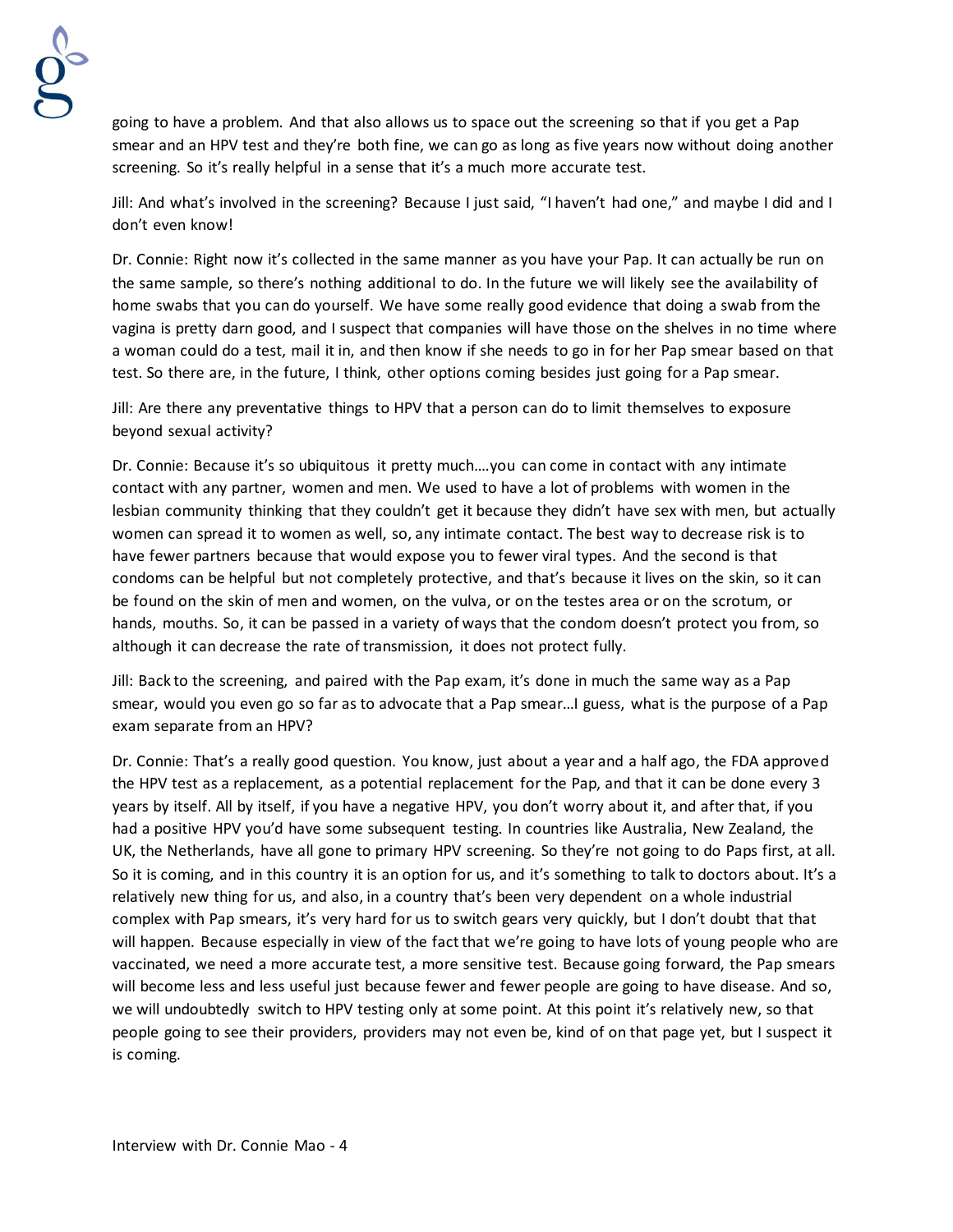

Jill: What if one of the women listening to this podcast today goes to the doctor and says, "You know, I'd really like the HPV test, and I'll forego the Pap exam," and the doctor says, "Hmm, I don't recommend that." How do you even …It is a hard transformation, and I'm putting you in a very tough position by asking you this question, but what would you recommend for women?

Dr. Connie: Well, I think it is looking for a provider…if that's of interest to somebody, looking for a provider who is aware of that… we're lucky that certainly in Seattle, to have a lot of people associated with the university, people who are really progressive in their thinking about how medicine changes. I think you'll find that more difficult as you get into smaller communities and folks who aren't connected so much to sort of current events and things that are happening. But certainly if there's a problem with a particular provider, you know, seeking out somebody with more expertise, especially a gynecologist, or even someone in a university setting, can really be helpful if someone wants sort of the latest, most current information available.

Jill: The vaccine, it's been around now for a while, are you starting to see the rate of HPV come down? Are those kids, the children that have been vaccinated, now getting to an age where we're starting to see a downward trend?

Dr. Connie: Right, so, we're still in this country somewhere around 60% of our kids have gotten at least one vaccine. So we're a bit behind countries like Australia, but we definitely have good evidence from Australia, where the line up the kids in middle school and give them all vaccines, that they have already seen almost an elimination of genital warts in kids under the age of 21. And they've also seen significant decreases in dysplasia, which is a pre-cancerous change, and it's actually quite… it's been measured. We haven't really done that in this country because we don't have the penetration for the vaccine yet. But we're definitely seeing it in real time in countries in which it's easier to get more people vaccinated.

Jill: And did they have to go through the big social evolution that we're facing now to get it into schools?

Dr. Connie: They must have! But I think that they're just more open to, this is a public health initiative. You know, I think in our country we give everyone a lot of freedom, but our price is that we give them a freedom to choose. And I think there's less of that in many other places. And so, places in which they have higher vaccination rates, we're definitely seeing great benefits, so I expect we'll get there, it'll just take us a little longer.

Jill: Relative to the HPV vaccine, are you hearing of more patients asking you about it, younger patients? Are women coming to proactively talk to you about it for their children or even relative to themselves? Are you seeing even young women, quite young women, patients, who are bringing it up as something they want to know more about or they're interested in?

Dr. Connie: Well, I'm hoping that people – their primary providers are offering to them. I tend to see a lot of people, unfortunately, with disease, so they have an infection or they have pre-cancerous cells, and they're asking me for the vaccine. And so, there can be some benefit to folks like that who have already had abnormal Pap smears, but really the greatest benefits are going to be before any exposure has occurred. Because it really is a vaccine designed to prevent problems before infection has occurred. Because once it has occurred, we don't have a lot of evidence right now that it would reverse that process or prevent disease once it's happened.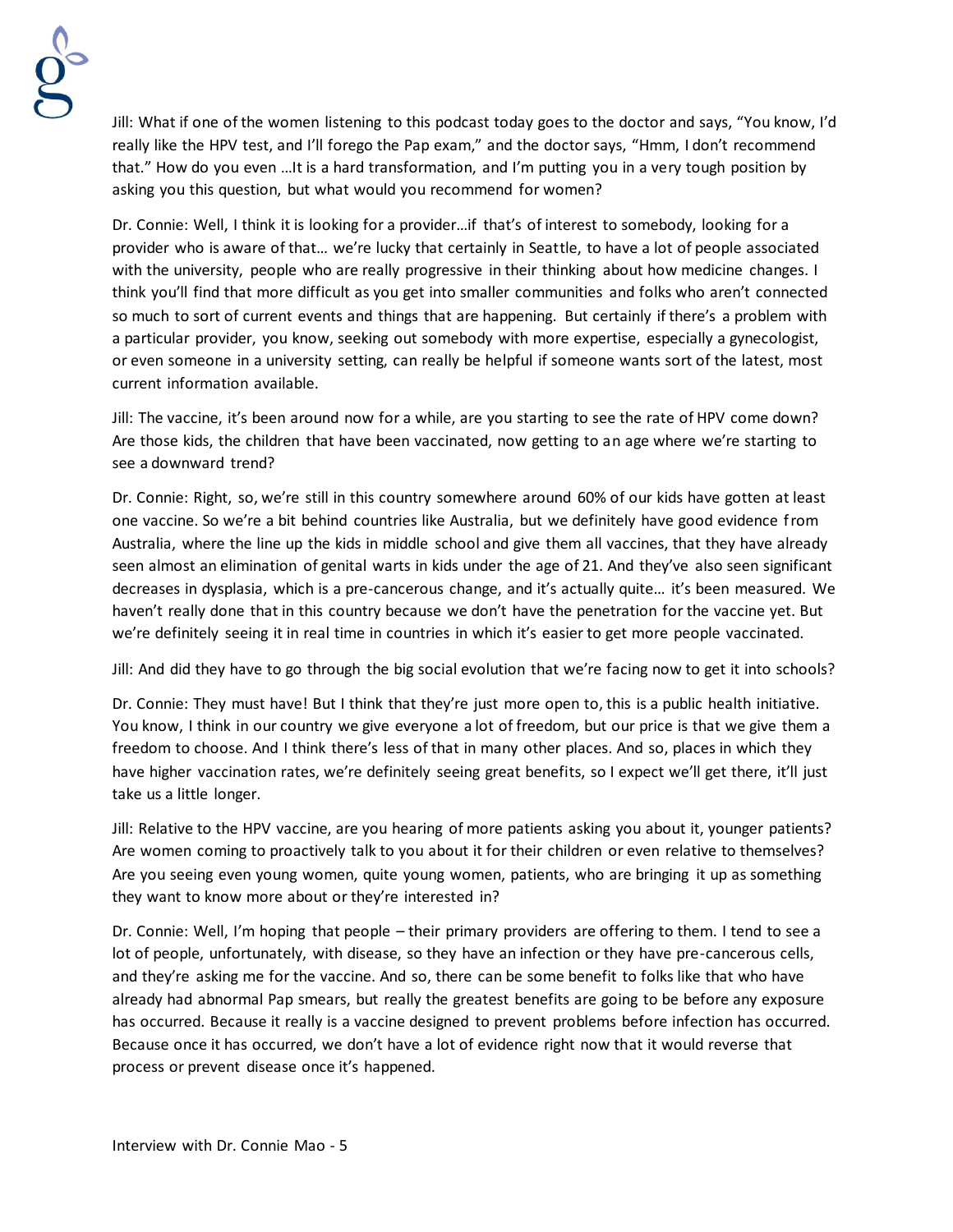

Jill: Are there any downsides to getting the vaccine beyond a possible allergic reaction, and are the rates of that very high?

Dr. Connie: Rates are very low for reactions, allergic reactions. There's not too much downside right now. You don't get a free pass on your screening, on you Pap smears or HPV tests later. Eventually that will be true when enough of our population is vaccinated, that that screening becomes irrelevant or more morbid just to do that. And so eventually, down the road, we'll be able to give that up. So getting vaccinated doesn't mean that you get to skip your Pap smears. But it's very well-tolerated, and not a lot of downside, really.

Jill: How far out do you think we are as a country in getting to the place that Australia is or Amsterdam, you mentioned a few different countries around the world, is that 3 years out, is it 5 years out?

Dr. Connie: Well, the uptake has been particularly slow here in the States, and I'm sure there are many reasons why that is true. We are hopeful that that will increase quickly over the next, I would say, decade. There also is a hope that we can start giving the vaccine at a younger age. So if we find over time that the longevity of the vaccine is such that we can offer it to children when they're little babies or toddlers, I think we'll have a better chance of getting them vaccinated at that point.

Jill: Because it's just part of all their other vaccinations.

Dr. Connie: And we initially started vaccinating the middle-age group, the 9-12 year olds, just because we didn't know how long it was going to last, so we wanted to be sure that the immunity was present when they were most likely to get the infection. And the most likely time to contact HPV is, the highest risk time, is age  $20 - 24$ , as you might imagine, when kids go to college.

Jill: Yes, and explore a whole new part of life! You said in a 2012 interview with The Financial Times that the next generation of HPV vaccines will be even better and can protect against 80-85% of cervical cancers. That was in 2012; have we progressed since then?

Dr. Connie: We have! It's very exciting. So, the initial vaccine called Gardasil contained four types of HPV: two that protected against genital warts, and two that protected against two of the worst HPV types, 16 and 18. And those two types caused about 70% of the cancers in the world. So we had, we were about 70% covered with our first vaccine. Gardasil 9 just came out last year, and it covers five additional types of HPV, so now we're about up to 85% of all cancers, if the vaccine worked perfectly which we know, it doesn't work perfectly, but it's quite good—that it would prevent about 85% of cancers related to these types of HPVs. So we've come...further. It's not likely we'll have a  $3^{rd}$  generation of HPV vaccines, because if we add more types, they contribute smaller and smaller percentages of cancers, and so, it's hard, physically, to make a vaccine with that many HPV types in it. But we can get rid of about 85% of cancers with this new vaccine that's currently on the market.

Jill: And do you see the HPV types, are they evolving and becoming harder to fight?

Dr. Connie: We're very fortunate that this is a very stable virus and doesn't mutate like some of the ones like HIV is notorious for. So, so far we have not seen mutations, nor have we seen upticks in infections of other types, although that's certainly a possibility. We have not seen that at this point.

Jill: And just to make it super clear, HPV leads to cancers or genital warts or both? Are those kind of the physical instantiations of the virus?

Interview with Dr. Connie Mao - 6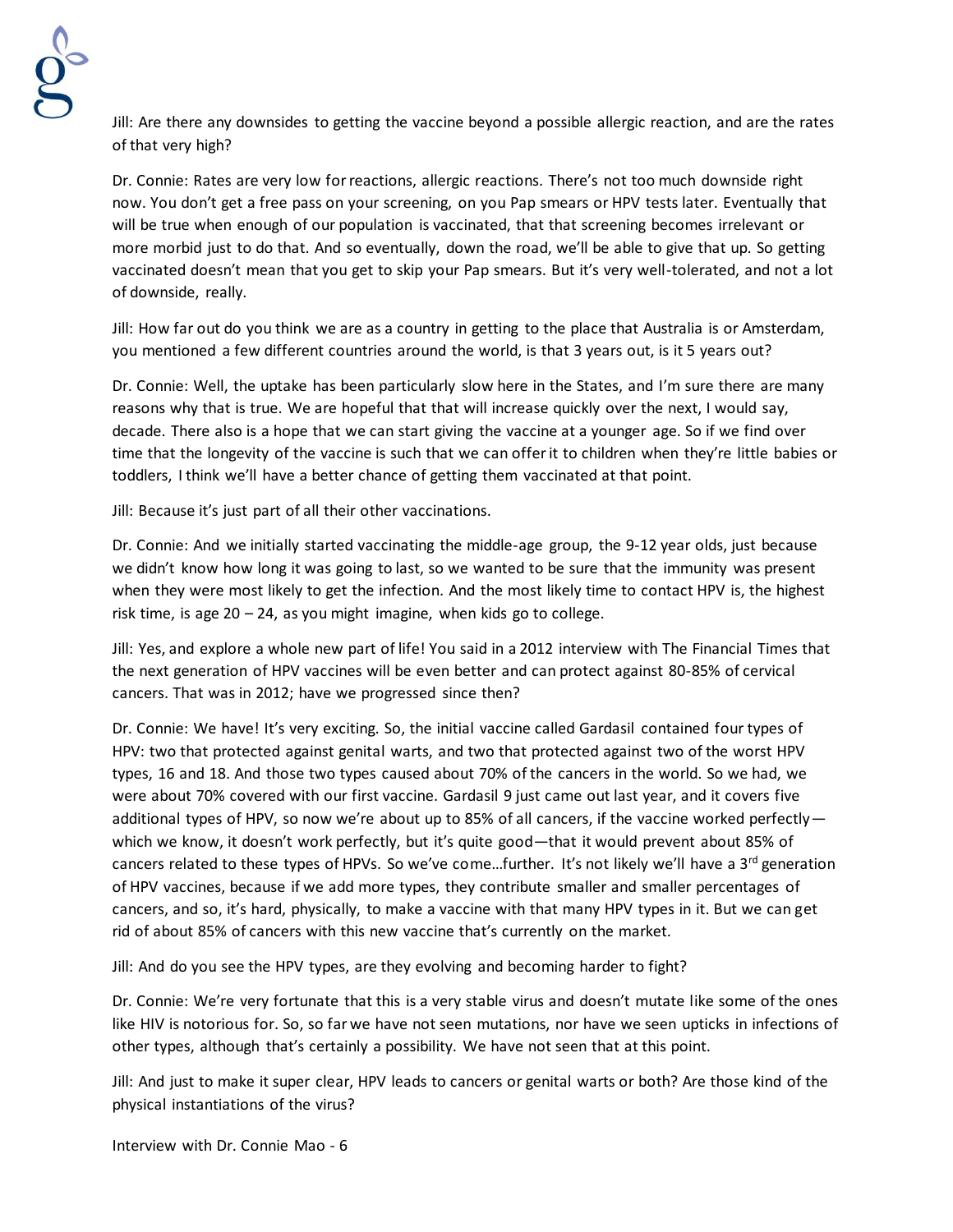Dr. Connie: Right, so it's type-dependent. So typically certain types will cause warts and other types will cause cancers.

Jill: And if there is a woman at home and she thinks she might have an HPV infection, what are some signs or things she might see or feel that would tell her to go in and get screened?

Dr. Connie: Right, so the HPV that causes cervical cancer is completely asymptomatic. We really don't see anything until we have cancer. So that's a real tricky thing, and the only way to know is to get screened, with a Pap smear. The genital warts are usually fairly obvious. They're usually growths that people feel. They're not usually painful although sometimes they can cause a little irritation or itching. But they're usually fairly obvious when they occur on the vulva or for the men, anywhere in the genital area.

Jill: How often should, in your opinion, should women be going in to get screened?

Dr. Connie: That's a really good question. Our newest guidelines are, at minimum, every 3 years, and as I mentioned, if people get both tests and they're both negative, they can go as long as 5 years. So that's our current recommendation. There's not really a benefit to going in more often. I know that people get nervous, and they want to get screened as often as possible, but there's actually some downsides to being screened too often, and that is false positives that then cause diagnostic procedures which can be painful and stressful. And that's part of why we decrease the frequency of screening, because we were causing a lot of people to have false positives. And the same holds true with mammograms. As you know people have decreased the recommendations for mammograms over time for the same reason, that we find too much screening is actually….can be quite harmful.

Jill: Why can doing the screening and/or Pap exam create false positives? Is it simply because the virus sometimes comes and the body needs time to clean it out?

Dr. Connie: Right! Very astute, yes! So it's better for the virus to come and go on its own. And the typical life of the virus in the body is 7-10 months, so if it's gone by the next test, that's a great thing. So that's a nice reason not to do it too frequently, to try to pick up fewer infections. Because we want the ones that are persistent. The other thing that people should know about pre-cancerous cells of the cervix, is that it takes about 10 or 15 years, even if you have a pre-cancer, to develop cancer. And so we don't worry if we don't find it from one year to the next because we have many years to find it. And so people don't need to worry that they're going to develop something in a few months, that's not typically how this process happens. It's quite slow, and that's part of the reason we've been very successful in treating it and preventing it: we have lots of chances to find it before it becomes cancer.

Jill: You're involved, obviously, this is a component of women's health overall. And you've been studying in this for years, obviously. What excites you most about either this part of your study or women's health in general. What excites you most about where innovation is going or where new thinking is coming, or how even social norms are changing?

Dr. Connie: I think it's an exciting time for women's health overall. I mean, the HPV vaccine has certainly been an incredible breakthrough. But we have many new treatments and therapies that are preventing a lot of surgical interventions for women. It's a great time socially where the Affordable Care Act is now covering services for women that are really important and haven't always been paid for in the past. So, I think…I'm very hopeful that it'll just continue to get better for all of us.